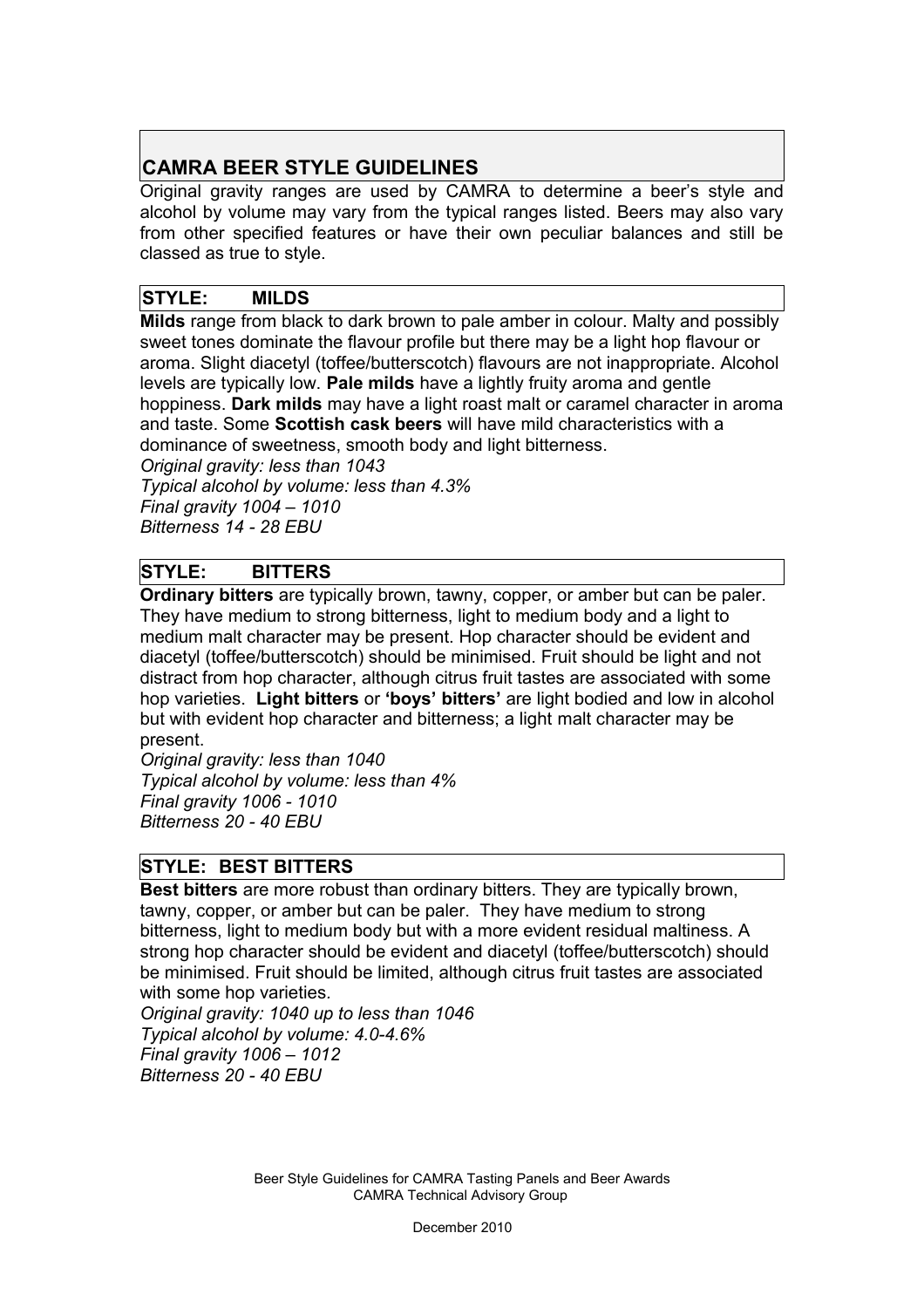#### **STYLE: STRONG BITTERS**

**Strong bitters** are full bodied and possess assertive hop qualities. They are typically brown, tawny, copper, or amber but can be paler. They have medium to strong bitterness. Residual maltiness may be more pronounced than in other bitters. Fruitiness may be medium to strong and can be estery.

*Original gravity: 1046 or more*

*Typical alcohol by volume: 4.6% or more Final gravity 1008 – 1015 Bitterness 25 - 45 EBU*

## **STYLE: GOLDEN ALES**

**Golden ales** are pale amber, gold, yellow or straw coloured with powerful aroma hop, low to strong bitterness, light to medium body and a strong hop character, often with citrus fruit tastes creating a refreshing character. There should be little or no malt character or diacetyl (toffee/butterscotch).

*Original gravity: less than 1053 Typical alcohol by volume: less than 5.3% Final gravity 1006 – 1012 Bitterness 20 - 45 EBU*

## **STYLE: SPECIALITY BEERS.**

**Speciality beers** are less specific than standard British cask beer styles and may be produced using one or more novel ingredients including fruits, herbs, honey, cereals other than malted barley and flowers other than hops. The category includes cask-conditioned lagers, wheat beers and fruit beers. Other speciality beers may use specialist yeasts or unusual balances of dark malts or hops, or be of very high gravity. There are no specific guidelines for this category so be prepared to be surprised and award scores accordingly. Examples of groupings within this style are:

- Wheat beers Not just beers using wheat in their grist but beers with the spicy and fruity flavours arising from the activities of a wheat beer yeast. Are often dry and refreshing and may be served cloudy with yeast and/or protein haze.
- Herb beers produced with little or no hop and evident flavour of added herbs, either singly or in combination. Are often malty and strong in body or floral and light. Very strong alcohol versions may show Belgium beer characteristics and have very fruity flavours from specific Belgium yeast strains.
- Spice beers produced with the addition of spices such as ginger and coriander. In some cases these can be extreme and dominate the character of the beer. Balancing factors of body, bitterness and fruit characters may be required to provide complexity.
- Tree sap beers produced using the sugar from tree saps such as maple, birch, pine and spruce. May include honey and result in a dry character due to limited residual sugars. Balancing bitterness and floral character may be important and astringency may be dominant if contact with bark occurs.